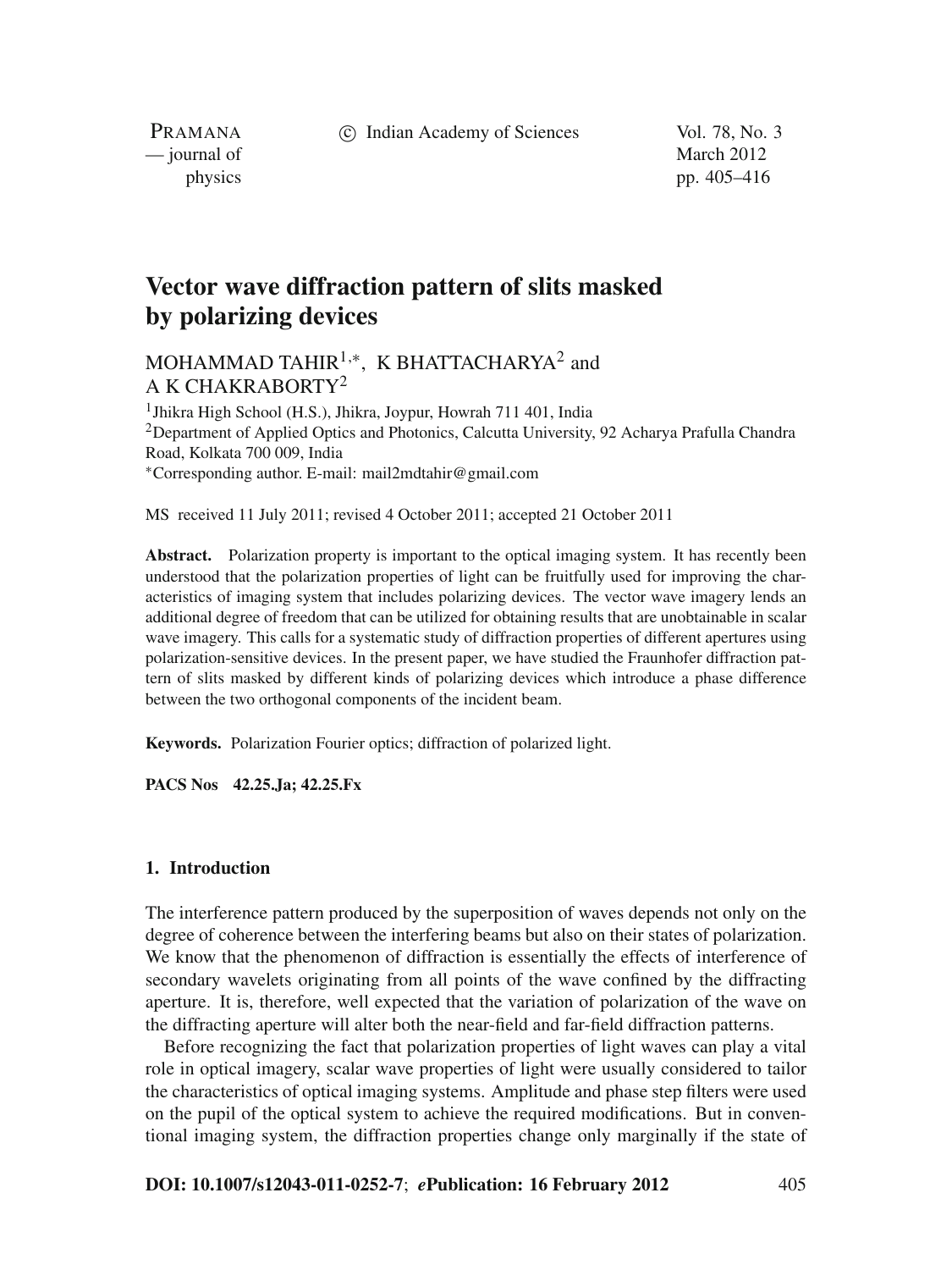polarization of the input beam changes. This justifies the use of scalar diffraction theory to study the optical imaging system.

But recent studies on the use of polarization masks in imaging systems, however, call for a more general theory of diffraction that takes polarization effects into account which have been studied by several authors  $[1-7]$ . It is shown that the utilization of polarization devices in an imaging system considerably improves the performance characteristics of the system and provides additional degrees of freedom that enable one to effectively modify the imaging characteristics in a pre-specified manner. Studies of vector wave imagery have revealed that the use of polarization properties of light increases the versatility of the imaging system and have many useful applications which cannot be addressed by scalar theory of light. Besides, the imaging properties of such a system can be varied continuously by varying the orientation of any polarizing devices included in the system or by changing the state of polarization of the incident beam.

In the field of image and image processing, Fourier analysis is being so extensively used that a new branch of optics, known as 'Fourier Optics' has emerged. In Fourier optics, we usually ignore the vector nature of light. Most of the studies relating to Fourier optics made so far are based on the scalar nature of light. It is well known that the Fraunhofer diffaction pattern of an object transparency is given by the Fourier transform of the transmission function of the object. The Fourier transform of the far-field diffraction pattern gives the image of the object. Thus both the far-field diffraction pattern and the theory of imagery come under the purview of what is known as Fourier optics. The branch of Fourier optics devoted to the study of vector wave diffraction and imagery is known as 'Polarization Fourier Optics'. A substantial amount of work has been done in the field of polarization Fourier optics dealing with vector wave imagery and image processing  $[8-10]$ .

Recently, Moreno *et al* have extended the scalar Fourier optics to the vector theory by using Jones matrix formalism and analysed the variable intensity and polarization distribution in the Fourier plane for a typical aperture having polarizing devices used as masks. As a matter of fact, they have studied the variation of the state of polarization in the farfield pattern of a slit masked by two orthogonal polarizers [11]. In the present paper we have studied in the first case the far-field diffraction pattern of a slit placed in tandem with a birefringent wedge that introduces a linear phase variation between the two orthogonal components of the beam incident on the slit. In the second case, we have studied the effect of two identical slits separated by a distance (one of the slit is masked by a retarder).

#### **2. Theory**

*Case* 1*.* Let a birefringent wedge be placed in front of the slit aperture of width *d* as shown in figure 1. The edge of the birefringent wedge is assumed to be parallel to the length of the slit. The phase difference introduced by the birefringent wedge is given by

$$
\phi(x) = 2\pi/\lambda \ (n_e - n_o)t(x),\tag{1}
$$

where  $t(x)$  is the wedge thickness at  $x$ .

It may be mentioned that the nature of diffraction pattern produced by the combination of the birefringent wedge and the slit does not depend on the absolute values of the phase but depends on the phase difference introduced by the wedge which varies across the slit.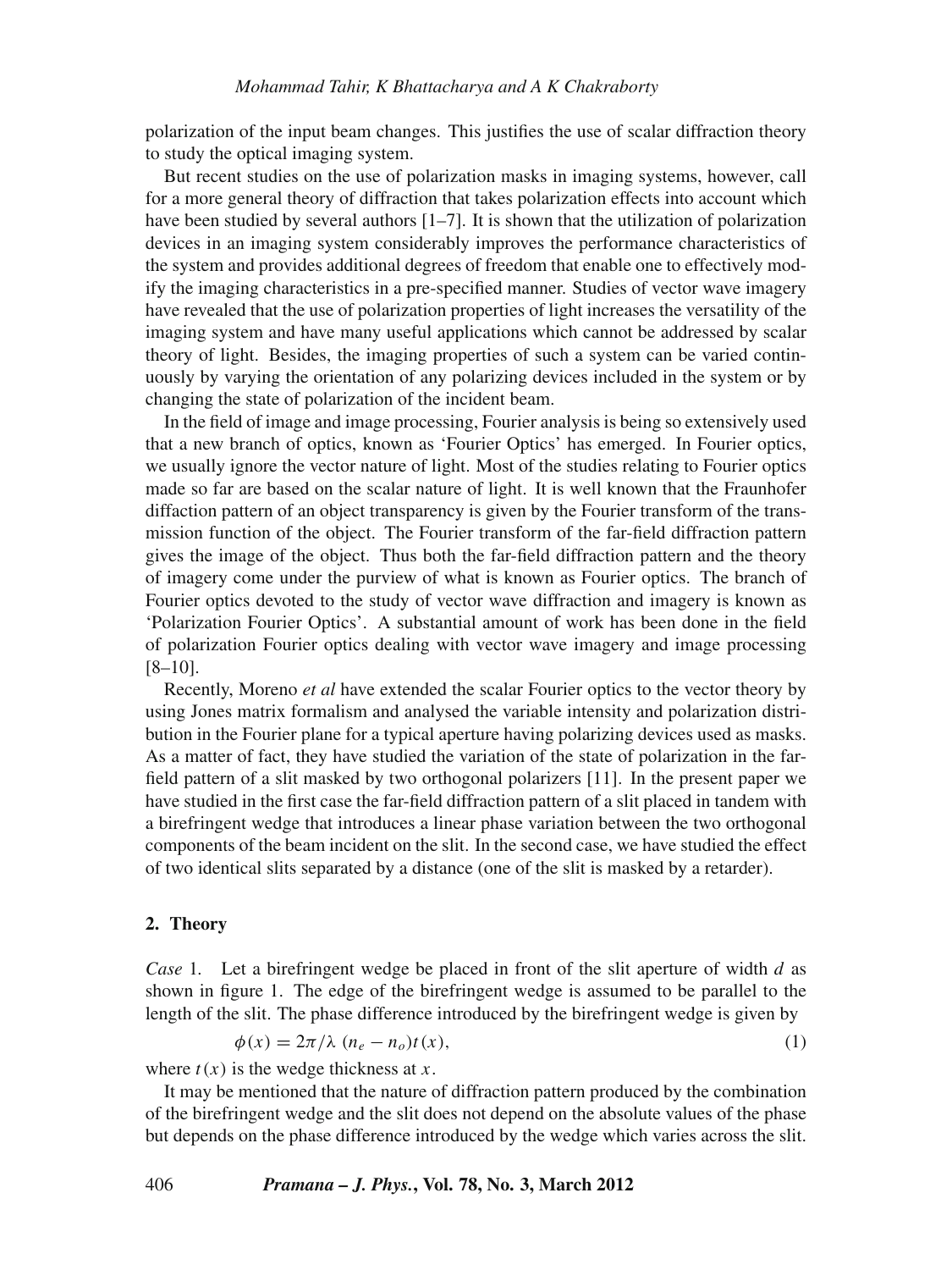

Figure 1. A single slit and a birefringent wedge.

If the phase difference introduced by the wedge between the two orthogonal components is  $n\pi$  at the centre of the slit and  $2n\pi$  at the two ends of the slit, we can write the phase difference in the form

$$
\phi(x) = 2n\pi \frac{x}{d} + n\pi \tag{2}
$$

so that  $\phi(x)$  varies from 0 to  $2n\pi$  across the slit.

That is, the birefringent wedge introduces phase difference at different values of *x* such that

$$
\phi(0) = n\pi, \qquad \text{at } x = 0,
$$
  

$$
\phi\left(-\frac{d}{2}\right) = \phi(0) - n\pi, \quad \text{at } x = -\frac{d}{2},
$$

and

$$
\phi\left(\frac{d}{2}\right) = \phi(0) + n\pi, \quad \text{at } x = \frac{d}{2}.
$$

Thus the transmission function of the birefringent wedge may be expressed in terms of the given Jones matrix.

$$
L = \begin{vmatrix} 1 & 0 \\ 0 & \exp(i(\phi(x))) \end{vmatrix},
$$
 (3)

where  $\phi(x)$  is given by eq. (2). Conventionally *x*-axis is considered as the fast axis and *y*-axis as the slow axis of the wedge.

In order to study the diffraction properties of the slit masked by the birefringent wedge, we assume that the input beam or the beam coming from the object is elliptically polarized in general. It may be represented by the Jones vector

$$
\varepsilon_i = \left| \frac{a}{b \exp(i\delta_0)} \right|.
$$
\n(4)

Now the slit used may be represented by the rectangular function,

$$
\text{rect}\left(\frac{x}{d}\right) = 1 \quad \text{for } -d/2 \le x \le d/2
$$
\n
$$
= 0 \quad \text{elsewhere.} \tag{5}
$$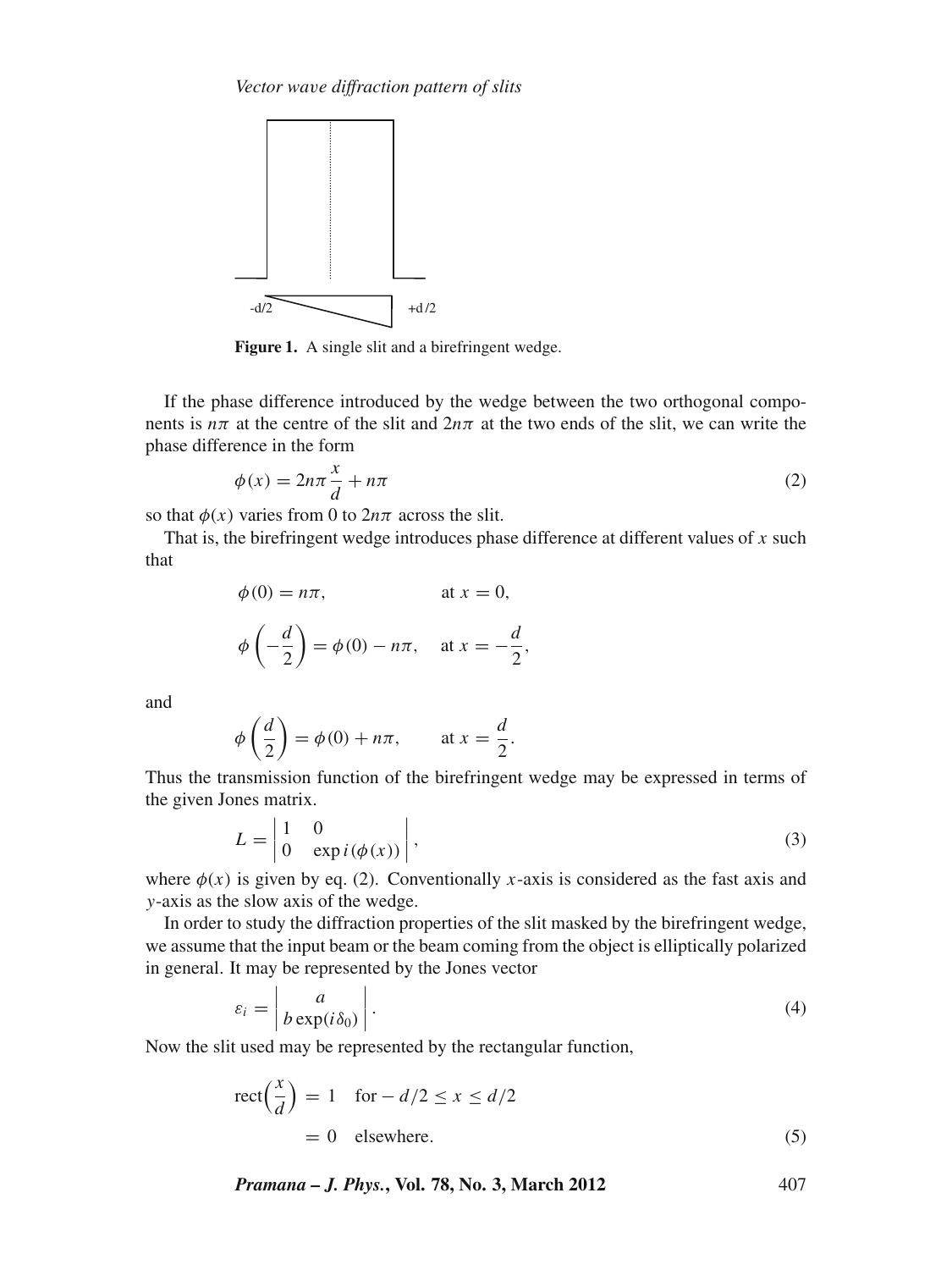Thus, the vector wave amplitude just behind the slit may be written as

$$
\varepsilon_0 = \text{rect}\left(\frac{x}{d}\right) \varepsilon_i L
$$
  
= 
$$
\text{rect}\left(\frac{x}{d}\right) \begin{vmatrix} 1 & 0 \\ 0 & \exp(i(\phi(x))) \end{vmatrix} \begin{vmatrix} a \\ b \exp(i\delta_0) \end{vmatrix}
$$
  
= 
$$
\text{rect}\left(\frac{x}{d}\right) \begin{vmatrix} a \\ b \exp(i(\delta_0 + \phi(x))) \end{vmatrix}.
$$
 (6)

The vector wave amplitude distribution  $F(u)$  in the Fraunhofer diffraction pattern is obtained by taking the Fourier transform of eq. (6).

$$
F(u) = \begin{vmatrix} \frac{ad \sin \pi u d}{\pi u d} \\ (-1)^n b \exp(i\delta_0) d \frac{\sin(\pi u d + n\pi)}{(\pi u d + n\pi)} \end{vmatrix}.
$$

In the absence of the analyser at the output side the intensity distribution may be written as

$$
I(X)_{\text{NA}} = d^2 \left[ \frac{a^2 \sin^2 X}{X^2} + \frac{b^2 \sin^2(X + n\pi)}{(X + n\pi)} \right],\tag{7}
$$

where  $X = \pi ud$  is the observation plane coordinate.

If an analyser  $P(\theta)$  is placed at the output side whose transmission axis makes an angle  $\theta$  with the chosen *x*-axis, the vector wave amplitude obtained at the observation plane is then given by

$$
F(u)_{WA} = P(\theta)F(u),
$$

where

$$
P(\theta) = \begin{vmatrix} \cos^2 \theta & \sin \theta \cos \theta \\ \sin \theta \cos \theta & \sin^2 \theta \end{vmatrix}.
$$

Therefore, the vector amplitude distribution at the observation plane is given by

$$
F(u)_{\text{WA}} = d^2 \left| a \frac{\sin X}{X} \cos \theta + (-1)^n b \exp(i\delta_0) \frac{\sin(X + n\pi)}{(X + n\pi)} \sin \theta \right| \left| \frac{\cos \theta}{\sin \theta} \right|.
$$

The intensity distribution may be written as

$$
I(X)_{WA} = d2 \left| a \frac{\sin X}{X} \cos \theta + (-1)^n b \exp(i\delta_0) \frac{\sin(X + n\pi)}{(X + n\pi)} \sin \theta \right|^2
$$
  
= 
$$
d2 \left[ a^2 \frac{\sin^2 X}{X^2} \cos^2 \theta + b^2 \frac{\sin^2(X + n\pi)}{(X + n\pi)^2} \sin^2 \theta + ab(-1)^n \frac{\sin X}{X} \frac{\sin(X + n\pi)}{(X + n\pi)} \sin 2\theta \cos \delta_0 \right].
$$
 (8)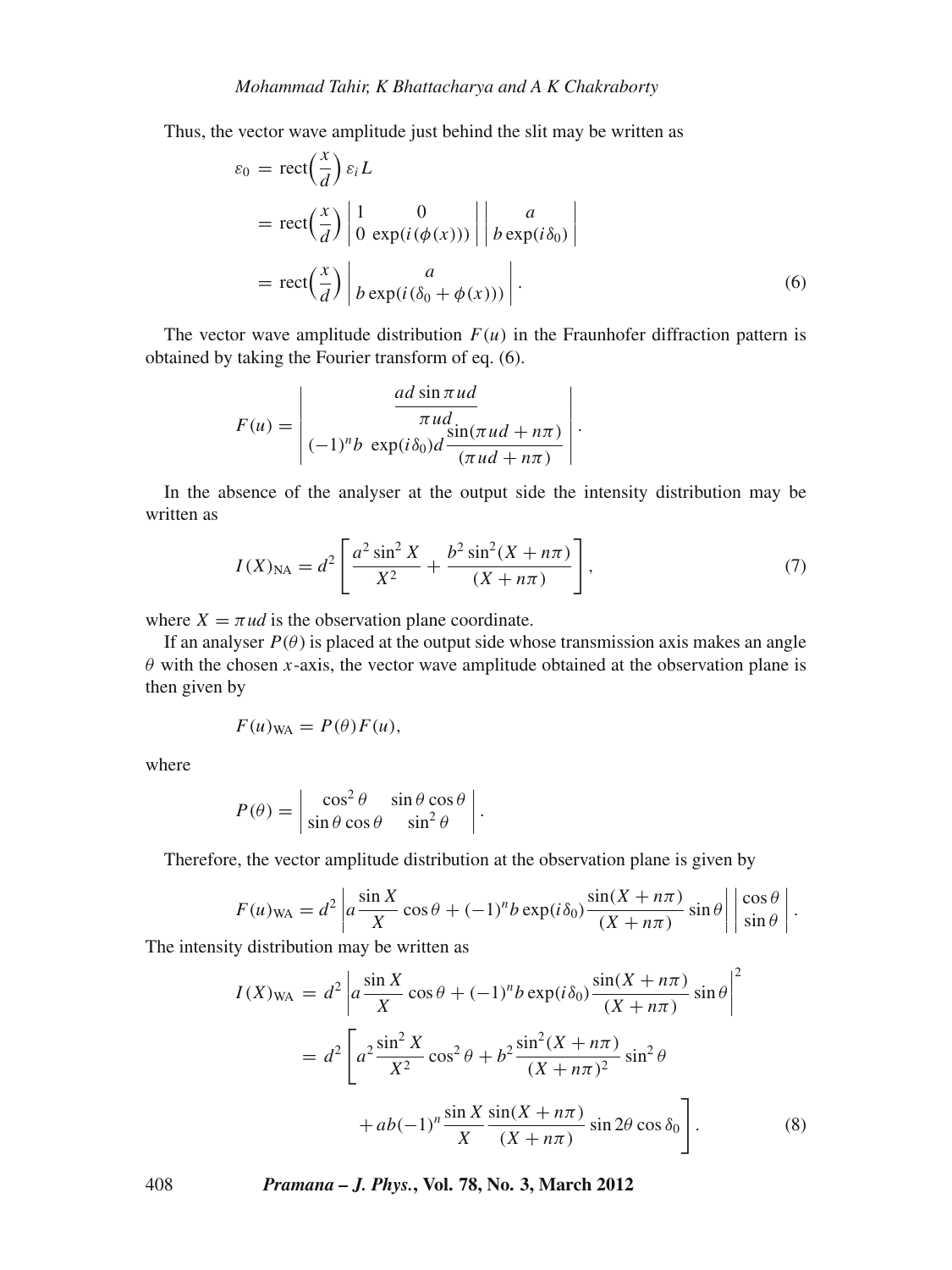#### 2.1 *Computation and discussion*

The theoretical analysis presented above shows that the Fraunhofer diffraction pattern of a slit gets considerably modified if a birefringent wedge masks the slit. We have calculated the intensity distribution obtained in the Fourier plane and presented it in a graphical



**Figure 2.** Variation of intensity with *X* (**a**) without analyser at the output and when  $a = 1, b = 1, n = 1$ , (**b**) when  $a = 1, b = 1, \delta_0 = 0^\circ$ ,  $n = 1, \theta = 45^\circ$ , (**c**) when  $a = 1$ ,  $b = 1, \delta_0 = 0$ °,  $n = 2, \theta = 45$ °, (**d**) when  $a = 1, b = 1, \delta_0 = 0$ °,  $n = 3, \theta = 45$ °, (**e**) when  $a = 1$ ,  $b = 1$ ,  $\delta_0 = 0^\circ$ ,  $n = 1$ ,  $\theta = -45^\circ$ , (**f**) when  $a = 1$ ,  $b = 1$ ,  $\delta_0 = 0^\circ$ ,  $n = 2, \theta = -45^\circ$ , (**g**) when  $a = 1, b = 1, \delta_0 = 0^\circ$ ,  $n = 3, \theta = -45^\circ$ , (**h**) when  $a = 1$ ,  $b = 1, \delta_0 = 0^\circ, n = 1, \theta = 30^\circ$  and (**i**) when  $a = 1, b = 1, \delta_0 = 90^\circ, n = 1, \theta = 30^\circ$ .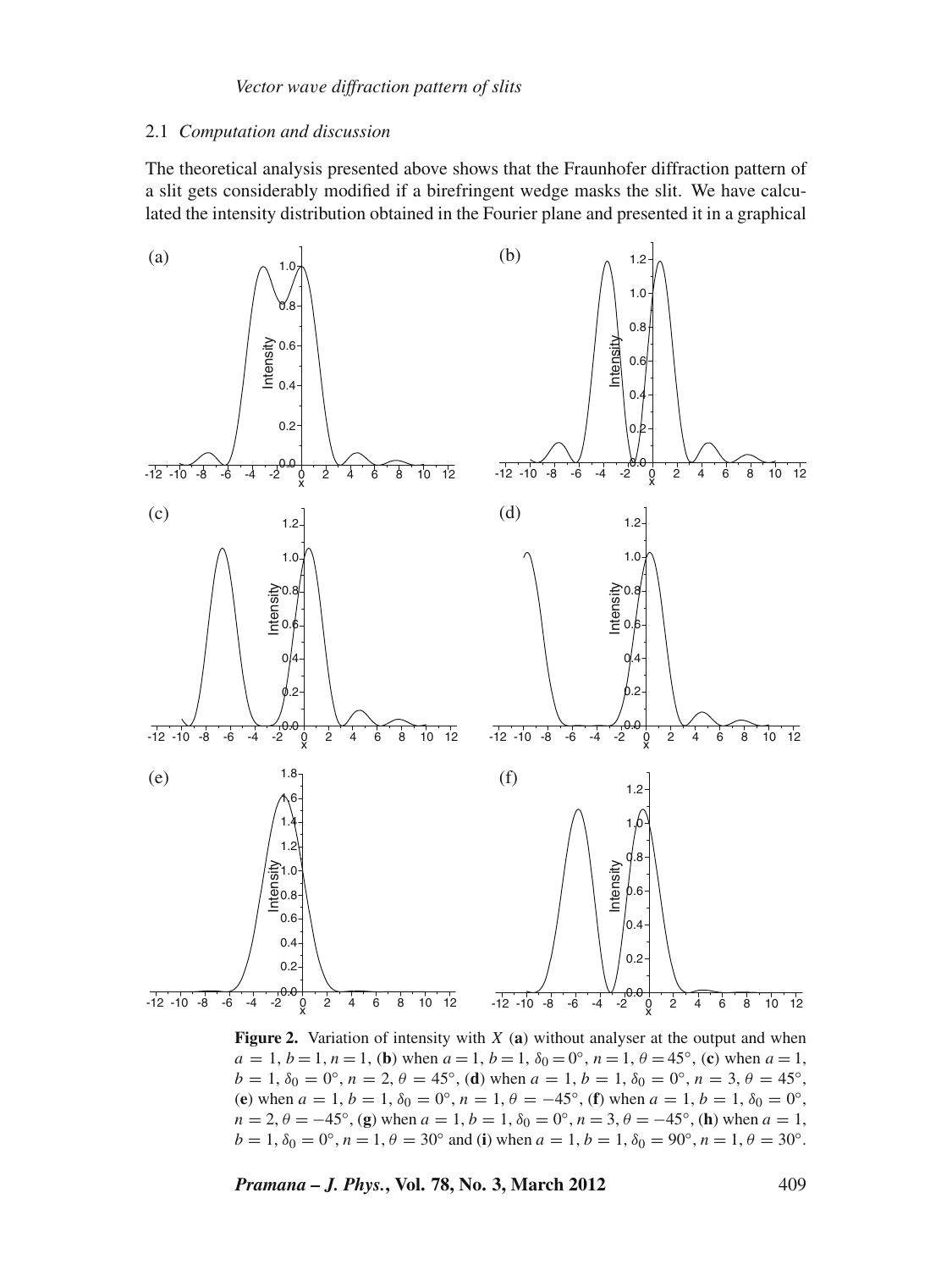

**Figure 2.** *Continued.*

form. It is clear that the intensity pattern depends on the state of polarization of the incident beam, the phase difference introduced by the wedge and the analyser angle  $\theta$ . When no analyser is placed at the output side, the distribution pattern obtained is as depicted in figure 2a. It shows two peaks with a hump in between. In the absence of the analyser, both the orthogonal components of the beam will produce their own distribution patterns and the resultant Fraunhofer diffraction pattern will be an incoherent superposition of the diffraction patterns produced by two individual components of the beam used. Since there is a linear variation of phase difference introduced between the two orthogonal components, the Fraunhofer diffraction due to one component will be shifted with respect to that due to the other component. When an analyser is used at the output side, the analyser selects a component of each of the orthogonal components of the beam. The two components selected by the analyser will then interfere and the redistribution of intensity will occur at the Fraunhofer diffraction pattern. Figures 2b–2i depict the nature of variation obtained for different values of  $\delta_0$ , *n* and the analyser angle  $\theta$ . It is interesting to note that when the analyser angle is  $-45°$  with the *x*-axis and  $a = 1, b = 1, \delta_0 = 0°, n = 1$ 1, the secondary lobes in the diffraction pattern have been suppressed almost completely as seen in figure 2e. This is analogous to apodization obtained in circular aperture using Gaussian modulation of the transmission function of a circular aperture.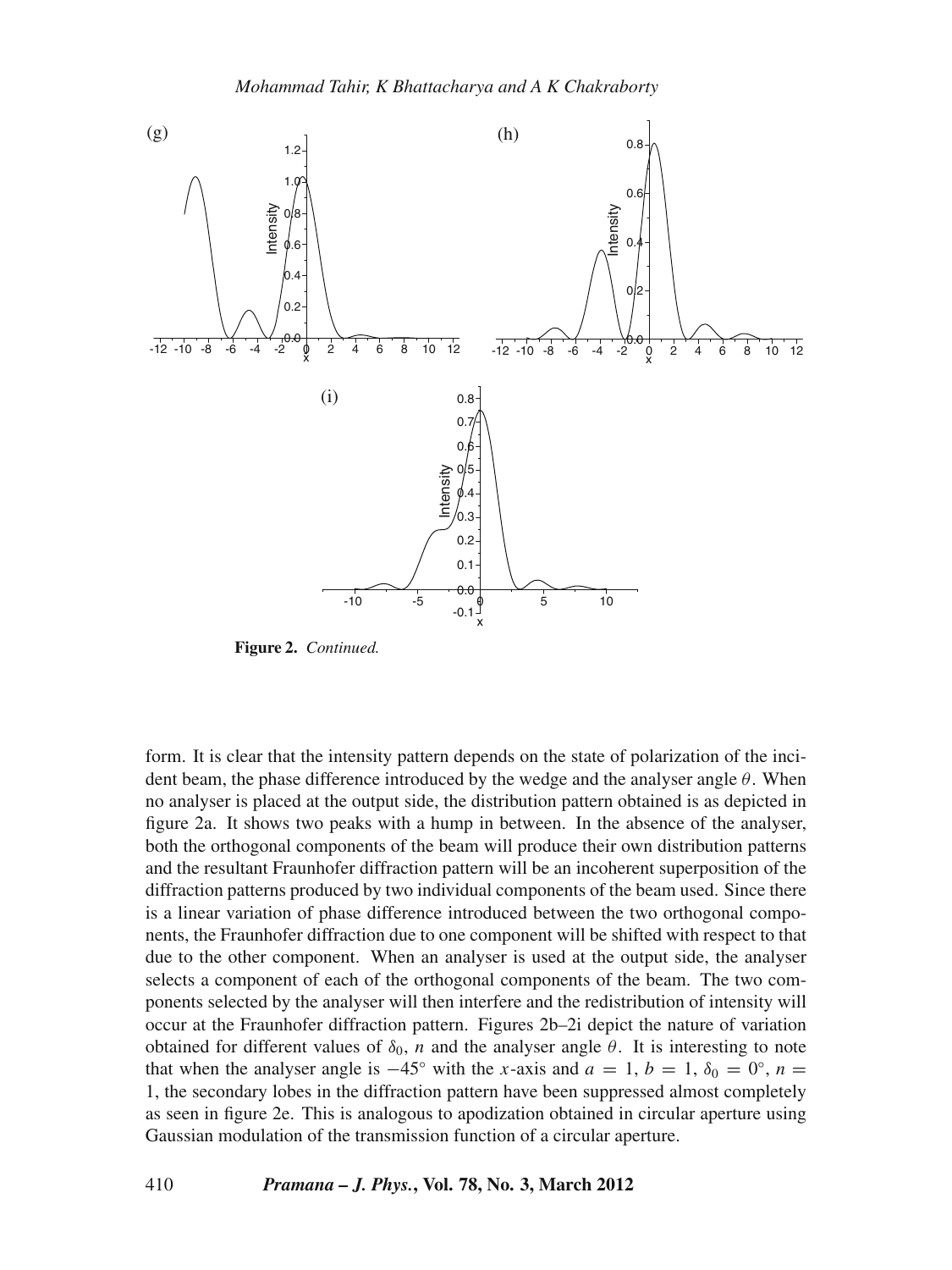*Case* 2*.* Let two identical parallel apertures, each of width *d*, be separated by a distance 2*r* as shown in figure 3. Let an elliptically polarized beam be incident on these apertures.

The Jones matrix of the incident beam is

$$
\varepsilon_i = \left| \frac{a}{b \exp(i\delta_0)} \right|,\tag{9}
$$

where *a*, *b* are the amplitudes of the *x* and *y* components of the incident beam and  $\delta_0$ is the initial phase difference between them. Let the first aperture be unmasked and the second aperture be masked by the retarder whose fast axis is considered as the *x*-axis and slow axis as the *y*-axis.

The Jones matrix of the retarder is

$$
C(\delta) = \begin{vmatrix} 1 & 0 \\ 0 & \exp(i\delta) \end{vmatrix},
$$
 (10)

where  $\delta$  is the phase introduced by the retarder between the *x* and *y* components of the incident beam.

The vector wave-field just behind the two identical parallel apertures is

$$
\varepsilon_0 = \text{rect}\left(\frac{x-r}{d}\right) \begin{vmatrix} a \\ b \exp(i\delta_0) \end{vmatrix} + \text{rect}\left(\frac{x+r}{d}\right) \exp(i\Delta_0) \begin{vmatrix} 1 & 0 \\ 0 & \exp(i\delta) \end{vmatrix} \begin{vmatrix} a \\ b \exp(i\delta_0) \end{vmatrix}
$$
  
=  $\text{rect}\left(\frac{x-r}{d}\right) \begin{vmatrix} a \\ b \exp(i\delta_0) \end{vmatrix}$   
+  $\text{rect}\left(\frac{x-r}{d}\right) \exp(i\Delta_0) \begin{vmatrix} a \\ b \exp(i(\delta+\delta_0)) \end{vmatrix}$ . (11)

Now the aperture may be represented by the rectangular function



**Figure 3.** Double slit separated by a distance 2*r*.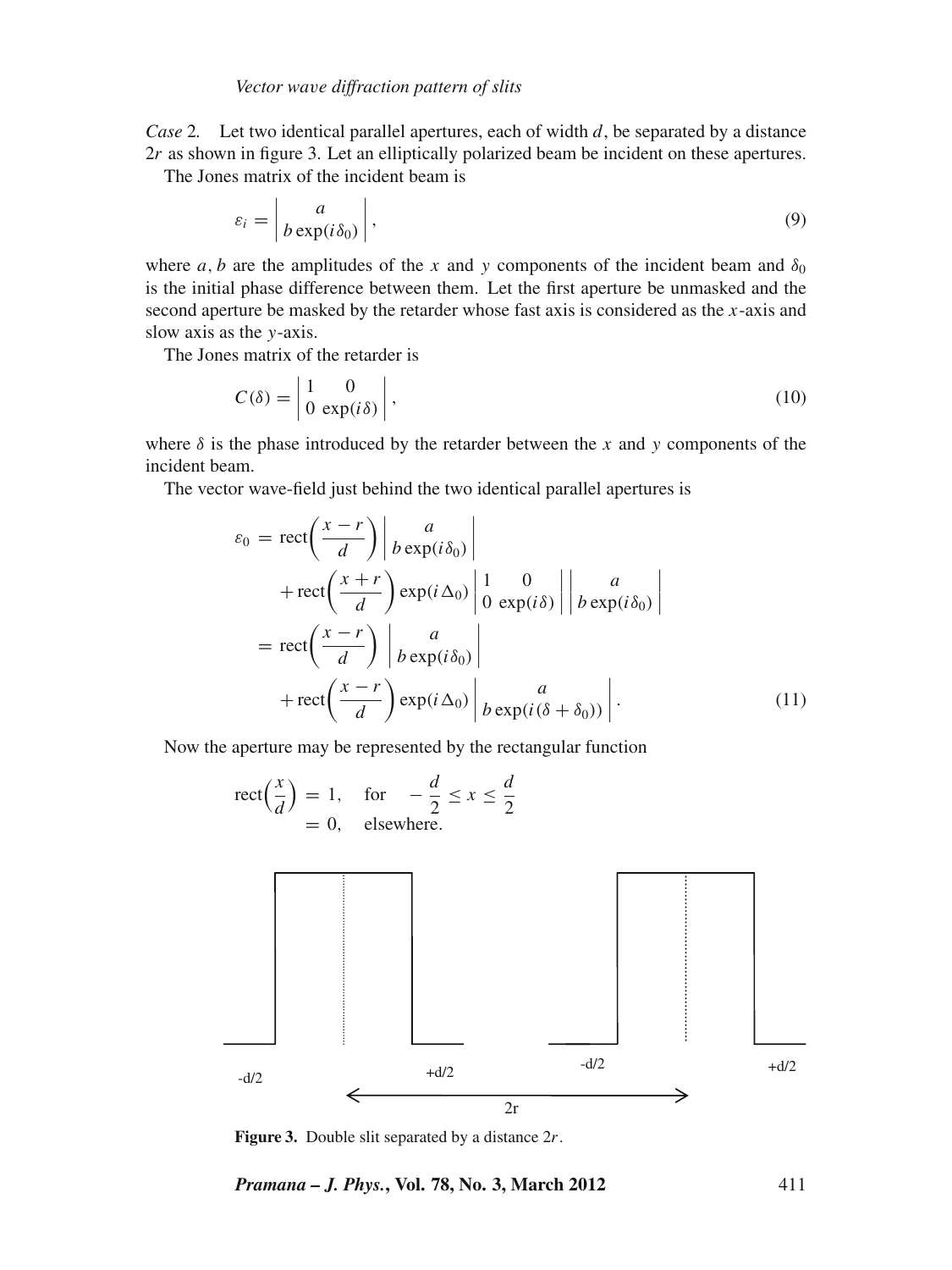The vector wave amplitude distribution in the Fraunhofer distribution pattern  $F(u)$  is obtained by taking the Fourier transform of eq. (11). So

$$
F(u) = \frac{\sin \pi u d}{\pi u d} \exp(i2\pi u r) \begin{vmatrix} a \\ b \exp(i\delta_0) \end{vmatrix} + \frac{\sin \pi u d}{\pi u d} \exp(-i2\pi u r) \exp(i\Delta_0) \begin{vmatrix} a \\ b \exp(i(\delta + \delta_0)) \end{vmatrix}.
$$

This diffraction pattern is characterized by the Jones matrix such as

$$
F(u) = \frac{\sin \pi u d}{\pi u d} \bigg|_{b \exp(i\delta_0) [\exp(i2\pi ur) + \exp(-i2\pi ur) \exp(i\Delta_0)]} a[\exp(i\delta_0) [\exp(i2\pi ur) + \exp(-i2\pi ur) \exp(i(\delta_0 + \delta + \Delta_0))] \bigg|_{a \exp i \left(\frac{\Delta_0}{2}\right) \cos\left(2\pi ur - \frac{\Delta_0}{2}\right)}
$$
\n
$$
= 2 \frac{\sin \pi u d}{\pi u d} \bigg|_{b \exp\left[i\left\{\delta_0 + \frac{(\delta_0 + \delta + \Delta_0)}{2}\right\}\right] \cos\left[2\pi ur - \frac{(\delta_0 + \delta + \Delta_0)}{2}\right]} \bigg|.
$$
\n(12)

When an analyser is placed at the output side, the intensity distribution pattern obtained is given by

$$
I(u) = |F(u)|^2 = 4 \frac{\sin^2(\pi u d)}{(\pi u d)^2}
$$

$$
\times \left[ a^2 \cos^2 \left( 2\pi u r - \frac{\Delta_0}{2} \right) + b^2 \cos^2 \left\{ 2\pi u r - \frac{(\delta_0 + \delta + \Delta_0)}{2} \right\} \right].
$$

Assuming  $X = \pi ud$  the intensity distribution pattern is

$$
I(u) = I(X) = 4 \frac{\sin^2 X}{X^2}
$$
  
 
$$
\times \left[ a^2 \cos^2 \left( 4X - \frac{\Delta_0}{2} \right) + b^2 \cos^2 \left\{ 4X - \frac{(\delta_0 + \delta + \Delta_0)}{2} \right\} \right].
$$
 (13)

If an analyser is placed at the output side whose transmission axis makes an angle  $\theta$ with the *x*-axis, the intensity distribution may be written as

$$
I(u, \theta) = 4 \frac{\sin^2(\pi u d)}{(\pi u d)^2} \left| \left[ a \exp\left( i \frac{\Delta_0}{2} \right) \cos\left( 2\pi u r - \frac{\Delta_0}{2} \right) \right] \cos \theta \right|
$$

$$
+ \left[ b \exp\left\{ i \left( \delta_0 + \frac{(\delta_0 + \delta + \Delta_0)}{2} \right) \right\}
$$

$$
\times \cos \left\{ 2\pi u r - \frac{(\delta_0 + \delta + \Delta_0)}{2} \right\} \right] \sin \theta \Big|^2
$$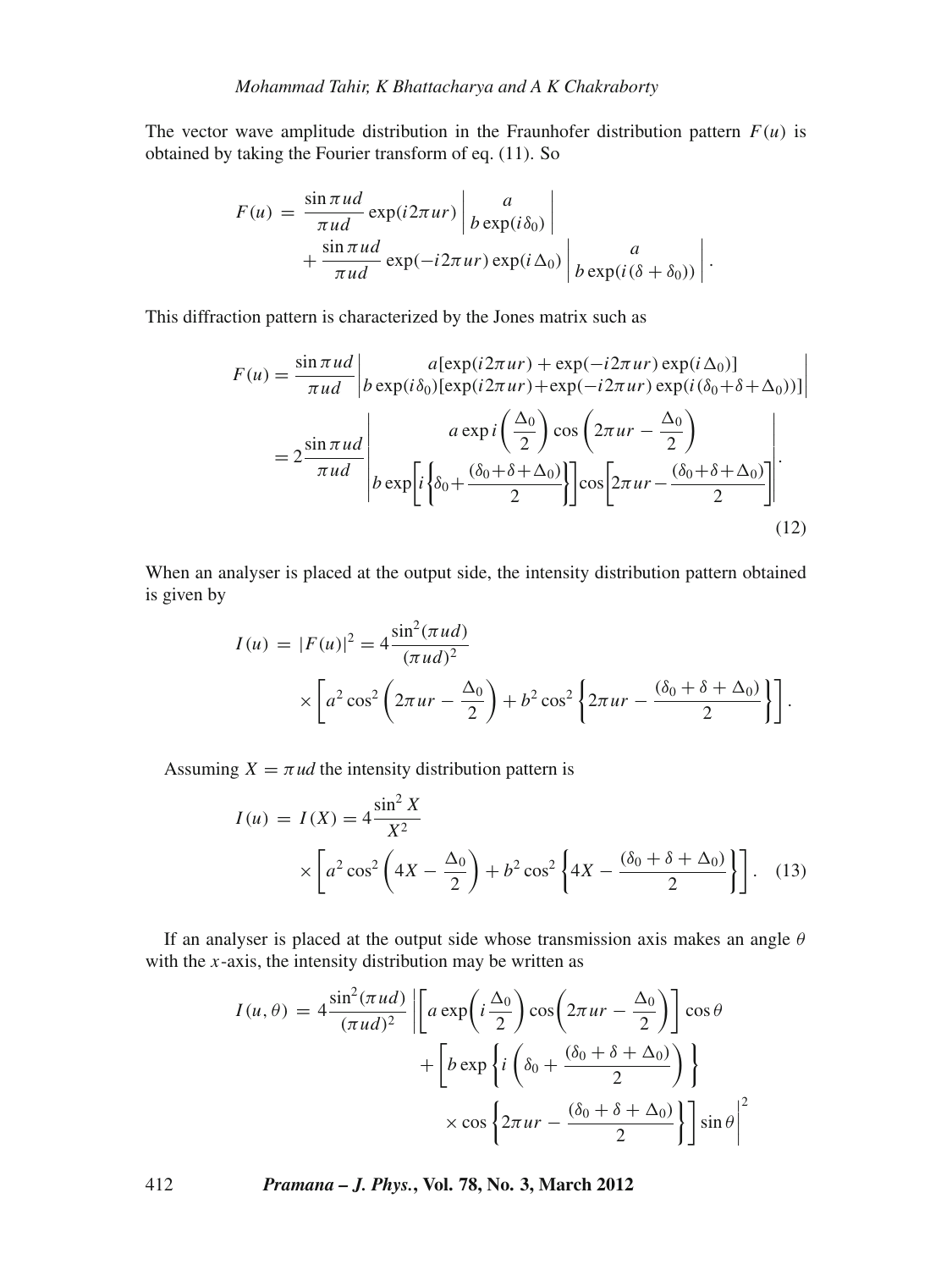or

$$
I(u, \theta) = 4 \frac{\sin^2(\pi u d)}{(\pi u d)^2} \left[ a^2 \cos^2 \left( 2\pi u r - \frac{\Delta_0}{2} \right) \cos^2 \theta + b^2 \cos^2 \left\{ 2\pi u r - \frac{(\delta_0 + \delta + \Delta_0)}{2} \right\} \sin^2 \theta + ab \cos \left( 2\pi u r - \frac{\Delta_0}{2} \right) \cos \left\{ 2\pi u r - \frac{(\delta_0 + \delta + \Delta_0)}{2} \right\} \times \cos \left( \frac{3\delta_0}{2} + \frac{\delta}{2} + \Delta_0 \right) \sin 2\theta \right].
$$

Assuming  $r = 2d$  and  $\pi ud = X$ , the intensity distribution in the Fourier plane is

$$
I(X,\theta) = 4 \frac{\sin^2 X}{X^2} \begin{bmatrix} a^2 \cos^2 \left(4X - \frac{\Delta_0}{2}\right) \cos^2 \theta \\ +b^2 \cos^2 \left\{4X - \frac{(\delta_0 + \delta + \Delta_0)}{2}\right\} \sin^2 \theta \\ +ab \cos \left(4X - \frac{\Delta_0}{2}\right) \\ \times \cos \left\{4X - \frac{(\delta_0 + \delta + \Delta_0)}{2}\right\} \\ \times \cos \left(\frac{3\delta_0}{2} + \frac{\delta}{2} + \Delta_0\right) \sin 2\theta \end{bmatrix} . \tag{14}
$$

If we assume  $2r = d$ , the two apertures come in contact with one another. Therefore, it is a particular case of the previous example, where the width of the rectangles is equal to their separation. In this case the intensity distribution is given by

$$
I(X,\theta) = 4 \frac{\sin^2 X}{X^2} \begin{bmatrix} a^2 \cos^2 \left( X - \frac{\Delta_0}{2} \right) \cos^2 \theta \\ +b^2 \cos^2 \left\{ X - \frac{(\delta_0 + \delta + \Delta_0)}{2} \right\} \sin^2 \theta \\ +ab \cos \left( X - \frac{\Delta_0}{2} \right) \\ \times \cos \left\{ X - \frac{(\delta_0 + \delta + \Delta_0)}{2} \right\} \\ \times \cos \left( \frac{3\delta_0}{2} + \frac{\delta}{2} + \Delta_0 \right) \sin 2\theta \end{bmatrix} . \tag{15}
$$

#### 2.2 *Computation and discussion*

The theoretical analysis presented here shows that the Fraunhofer diffraction pattern of two identical parallel apertures gets also considerably modified by the polarization properties of light. We have calculated the intensity distribution obtained and presented it in a graphical form. From eq. (14), it is clear that the intensity pattern depends on the parameters *a*, *b*,  $\delta_0$  and the analyser angle  $\theta$ . When no analyser is placed at the output side, the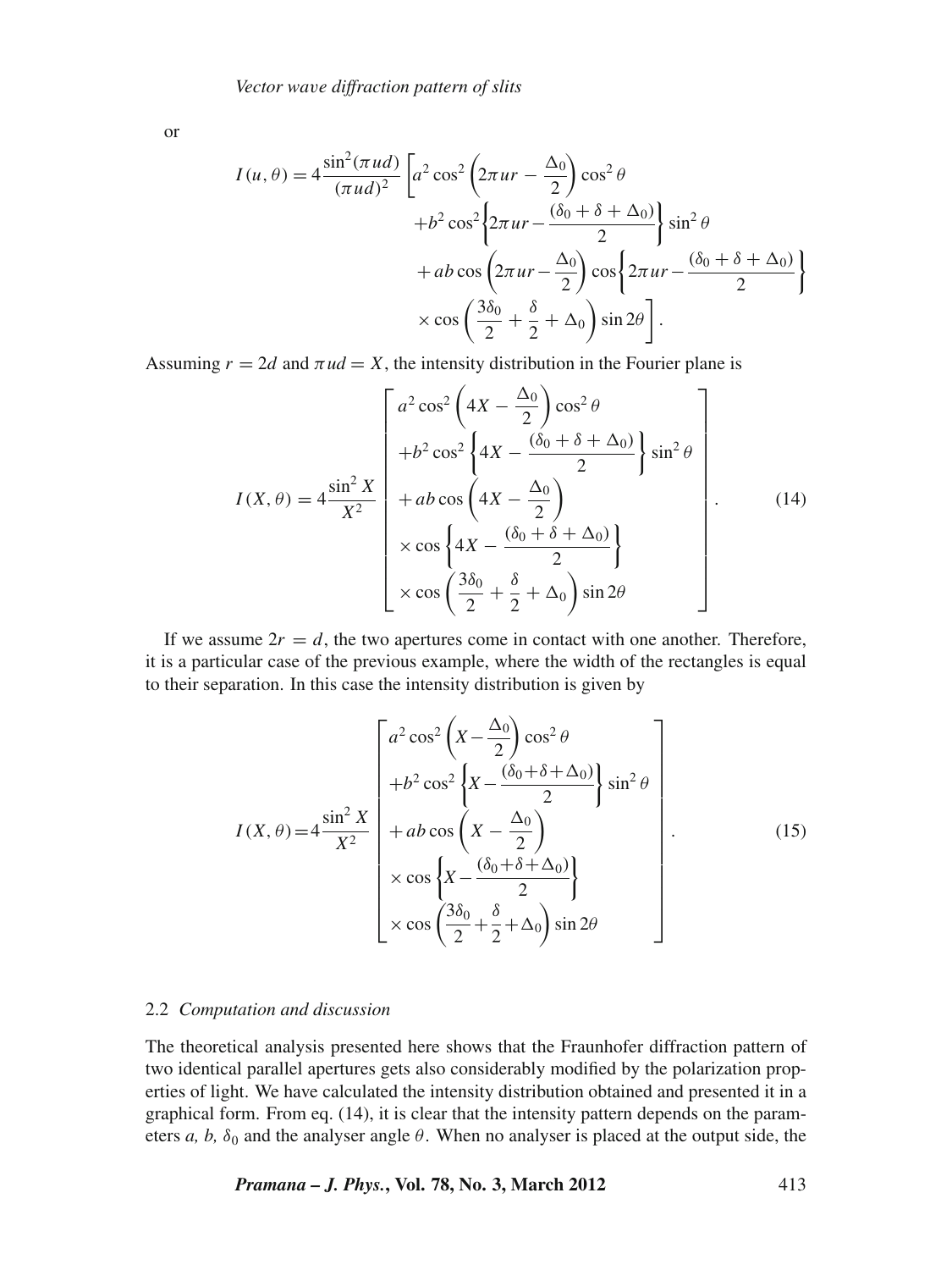distribution pattern obtained is as depicted in figure 4a. This curve is equivalent to that produced by the single aperture of width *d*. When the analyser is oriented at  $\theta = 0^\circ$  the diffraction pattern is independent of the state of polarization and the retardance  $(\delta)$ . In



**Figure 4.** Variation of intensity with *X* (**a**) without analyser at the output, (**b**) when  $\theta = 0^{\circ}, \Delta_0 = 0$ , (c) when  $a = 1, b = 1, \delta_0 = 0^{\circ}, \delta = 180^{\circ}, \Delta_0 = 0, \theta = 30^{\circ}$ , (**d**) when  $a = 1, b = 1, \delta_0 = 0^\circ$ ,  $\delta = 180^\circ$ ,  $\Delta_0 = 0, \theta = 60^\circ$ , (**e**) when  $a = 1, b = 1$ ,  $\delta_0 = 0^\circ$ ,  $\delta = 180^\circ$ ,  $\Delta_0 = 0$ ,  $\theta = 90^\circ$  or  $a = 1$ ,  $b = 1$ ,  $\delta_0 = 90^\circ$ ,  $\delta = 90^\circ$ ,  $\Delta_0 = 0$ ,  $\theta = 90^\circ$  and (**f**) when  $a = 1$ ,  $b = 1$ ,  $\delta_0 = 90^\circ$ ,  $\delta = 180^\circ$ ,  $\Delta_0 = 0$ ,  $\theta = 90^\circ$ .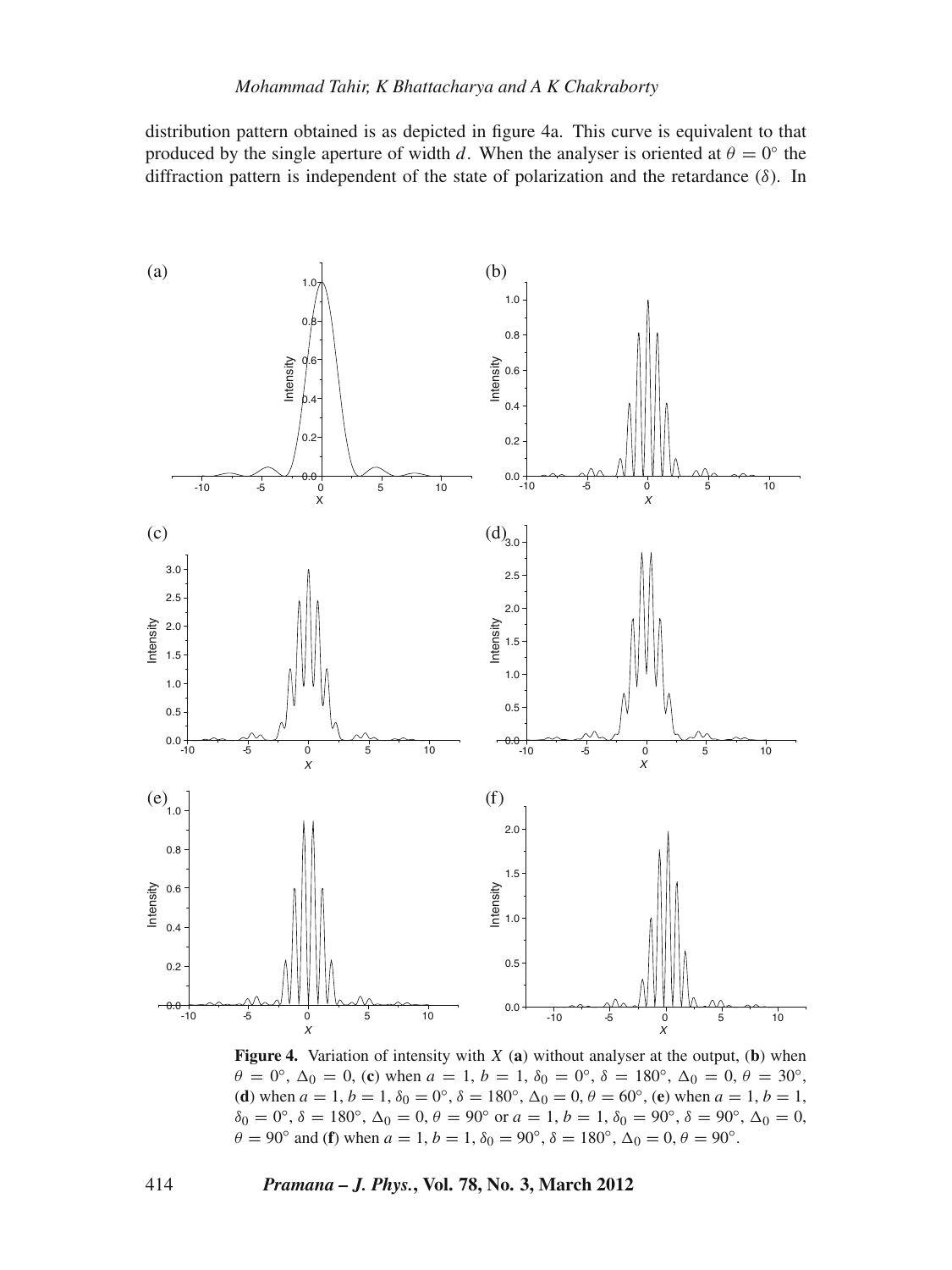*Vector wa*v*e diffraction pattern of slits*



**Figure 5.** Variation of intensity with *X* when (**a**)  $a = 1, b = 1, \delta_0 = 0$ <sup>°</sup>,  $\delta = 180$ <sup>°</sup>,  $\Delta_0 = 0, \theta = 30^\circ$ , (**b**) when  $a = 1, b = 1, \delta_0 = 0^\circ$ ,  $\delta = 180^\circ$ ,  $\Delta_0 = 0, \theta = 60^\circ$ , (**c**) when  $a = 1$ ,  $b = 1$ ,  $\delta_0 = 0^\circ$ ,  $\delta = 180^\circ$ ,  $\Delta_0 = 0$ ,  $\theta = 90^\circ$  (**d**)  $a = 1$ ,  $b = 1$ ,  $\delta_0 = 90^\circ$ ,  $\delta = 180^\circ$ ,  $\Delta_0 = 0$ ,  $\theta = 90^\circ$ .

this case the maximum peak is obtained at the centre of the diffraction pattern. Figures 4b–4f depict the variation of intensity distribution for different parameters.

From eq. (15) when  $2r = d$ , the corresponding intensity distributions are shown in figures 5a–5d for different states of polarization, analyser angles  $\theta$  and the retardance. The intensity profile is equivalent to that produced by the single aperture of width 2*d*. If we assume  $2r = 0$ , the intensity profile is the same as obtained from the single aperture of width *d* which has already been depicted in figure 4a.

### **3. Conclusion**

It has been shown that the diffraction pattern of single slit in Case 1 and double slit in Case 2 masked by a polarizing device in both cases can be modified using the polarization properties of light. The study reveals the potentiality of suitably modifying the characteristics of an optical system using vector properties of light. This suggests that polarization Fourier optics offers higher degrees of freedom in manipulating the diffraction behaviour of an aperture and implies that the polarization Fourier optics will be much